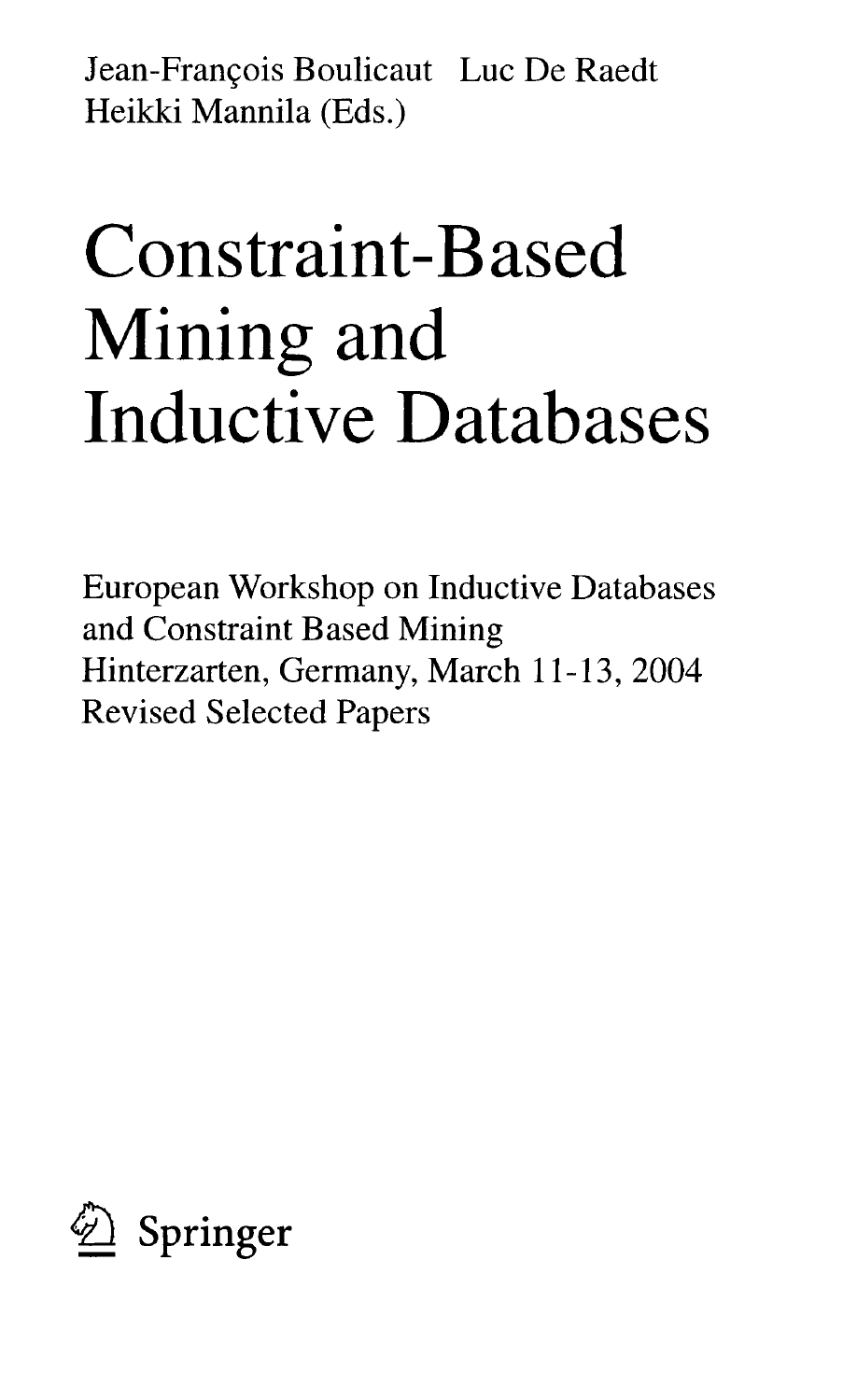## **Table of Contents**

| The Hows, Whys, and Whens of Constraints in Itemset and Rule<br>Discovery                                                                                                                |     |
|------------------------------------------------------------------------------------------------------------------------------------------------------------------------------------------|-----|
|                                                                                                                                                                                          | 1   |
| A Relational Query Primitive for Constraint-Based Pattern Mining<br>Francesco Bonchi, Fosca Giannotti, Dino Pedreschi                                                                    | 14  |
| To See the Wood for the Trees: Mining Frequent Tree Patterns                                                                                                                             | 38  |
| A Survey on Condensed Representations for Frequent Sets<br>Toon Calders, Christophe Rigotti, Jean-François Boulicaut                                                                     | 64  |
| Adaptive Strategies for Mining the Positive Border of Interesting<br>Patterns: Application to Inclusion Dependencies in Databases<br>Fabien De Marchi, Frédéric Flouvat, Jean-Marc Petit | 81  |
| Computation of Mining Queries: An Algebraic Approach<br>Cheikh Talibouya Diop, Arnaud Giacometti, Dominique Laurent,                                                                     | 102 |
| Inductive Queries on Polynomial Equations<br>Sašo Džeroski, Ljupčo Todorovski, Peter Ljubič                                                                                              | 127 |
| Mining Constrained Graphs: The Case of Workflow Systems<br>Gianluigi Greco, Antonella Guzzo, Giuseppe Manco, Luigi Pontieri,                                                             | 155 |
| CrossMine: Efficient Classification Across Multiple Database Relations<br>Xiaoxin Yin, Jiawei Han, Jiong Yang, Philip S. Yu                                                              | 172 |
| Remarks on the Industrial Application of Inductive Database<br>Technologies                                                                                                              |     |
| Kimmo Hätönen, Mika Klemettinen, Markus Miettinen                                                                                                                                        | 196 |
| How to Quickly Find a Witness<br>Daniel Kifer, Johannes Gehrke, Cristian Bucila, Walker White                                                                                            | 216 |
| Relevancy in Constraint-Based Subgroup Discovery                                                                                                                                         | 243 |